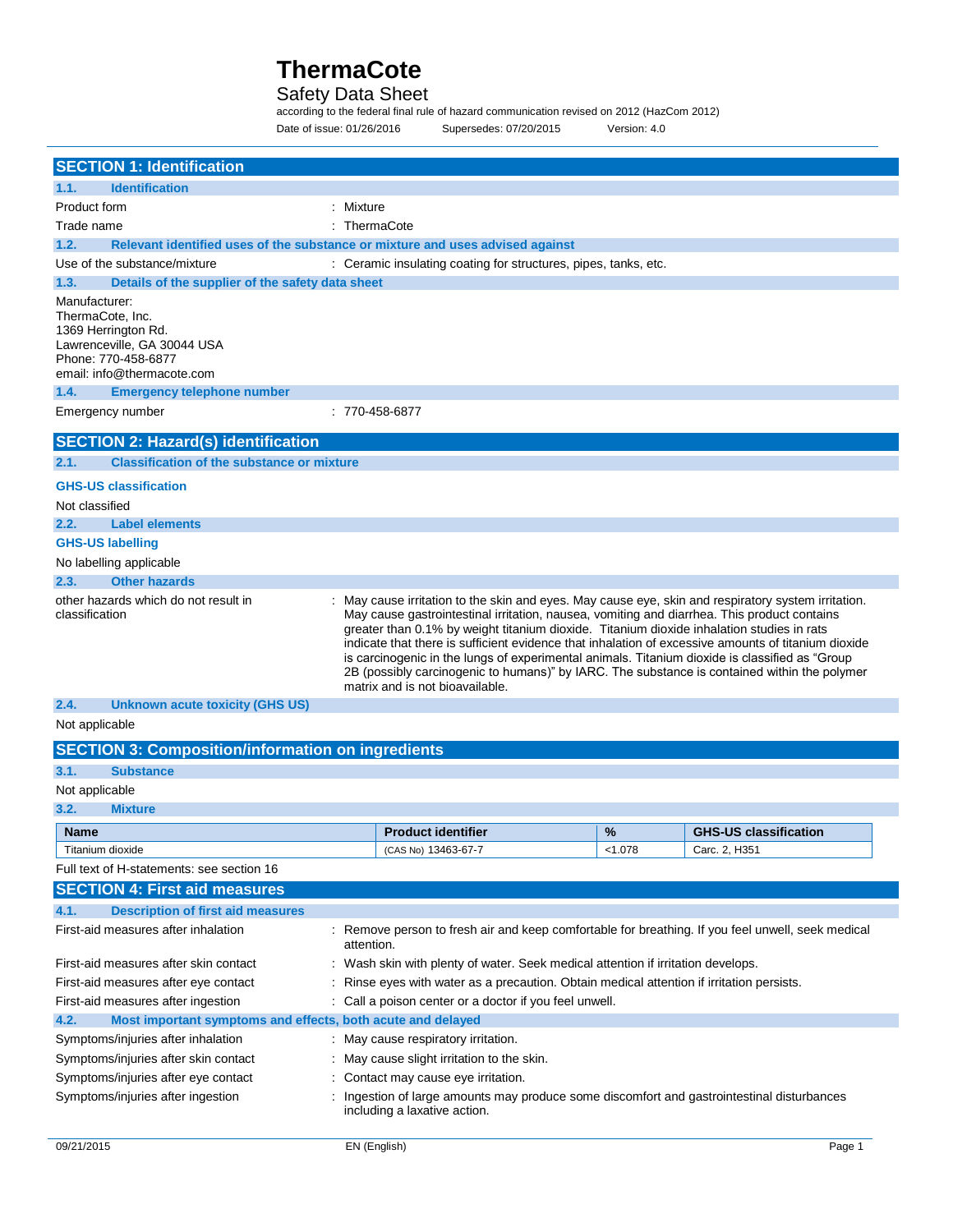### Safety Data Sheet

according to the federal final rule of hazard communication revised on 2012 (HazCom 2012)

| 4.3.                                                          | Indication of any immediate medical attention and special treatment needed                                                                  |  |  |  |
|---------------------------------------------------------------|---------------------------------------------------------------------------------------------------------------------------------------------|--|--|--|
| Treat symptomatically.                                        |                                                                                                                                             |  |  |  |
| <b>SECTION 5: Firefighting measures</b>                       |                                                                                                                                             |  |  |  |
| 5.1.<br><b>Extinguishing media</b>                            |                                                                                                                                             |  |  |  |
| Suitable extinguishing media                                  | : Water spray. Dry powder. Foam. Carbon dioxide.                                                                                            |  |  |  |
| Unsuitable extinguishing media                                | : Use of heavy stream of water may spread fire.                                                                                             |  |  |  |
| Special hazards arising from the substance or mixture<br>5.2. |                                                                                                                                             |  |  |  |
| Fire hazard                                                   | : Incomplete combustion releases dangerous carbon monoxide, carbon dioxide and other toxic<br>gases.                                        |  |  |  |
| Explosion hazard                                              | : No direct explosion hazard. Prolonged exposure to fire may cause containers to<br>rupture/explode.                                        |  |  |  |
| Reactivity                                                    | : The product is non-reactive under normal conditions of use, storage and transport.                                                        |  |  |  |
| 5.3.<br><b>Advice for firefighters</b>                        |                                                                                                                                             |  |  |  |
| Protective equipment for firefighters                         | : Do not attempt to take action without suitable protective equipment. Self-contained breathing<br>apparatus. Complete protective clothing. |  |  |  |
| <b>SECTION 6: Accidental release measures</b>                 |                                                                                                                                             |  |  |  |
|                                                               |                                                                                                                                             |  |  |  |

| 6.1.              | Personal precautions, protective equipment and emergency procedures |                                                                                                                                                                |  |
|-------------------|---------------------------------------------------------------------|----------------------------------------------------------------------------------------------------------------------------------------------------------------|--|
|                   | General measures                                                    | : Avoid any direct contact with the product. Spilled material may present a slipping hazard.                                                                   |  |
| 6.1.1.            | For non-emergency personnel                                         |                                                                                                                                                                |  |
|                   | Protective equipment                                                | : Use personal protective equipment as required.                                                                                                               |  |
|                   | Emergency procedures                                                | : Keep upwind of the spilled material and isolate exposure. Evacuate unnecessary personnel.<br>Ventilate spillage area.                                        |  |
| 6.1.2.            | For emergency responders                                            |                                                                                                                                                                |  |
|                   | Protective equipment                                                | : Do not attempt to take action without suitable protective equipment. For further information<br>refer to section 8: "Exposure controls/personal protection". |  |
| 6.2.              | <b>Environmental precautions</b>                                    |                                                                                                                                                                |  |
|                   | Avoid release to the environment.                                   |                                                                                                                                                                |  |
| 6.3.              | Methods and material for containment and cleaning up                |                                                                                                                                                                |  |
| For containment   |                                                                     | : Contain any spills with dikes or absorbents to prevent migration and entry into sewers or<br>streams.                                                        |  |
|                   | Methods for cleaning up                                             | : Take up liquid spill into absorbent material. Sweep or shovel spills into appropriate container for<br>disposal.                                             |  |
| Other information |                                                                     | : Dispose of materials or solid residues at an authorized site.                                                                                                |  |
| 6.4.              | <b>Reference to other sections</b>                                  |                                                                                                                                                                |  |
|                   |                                                                     | For further information refer to section 8: Exposure-controls/personal protection. For disposal of residues refer to section 13: Disposal considerations.      |  |

| <b>SECTION 7: Handling and storage</b>                               |                                                                                                                                                                                                                                                                                                       |  |  |
|----------------------------------------------------------------------|-------------------------------------------------------------------------------------------------------------------------------------------------------------------------------------------------------------------------------------------------------------------------------------------------------|--|--|
| 7.1.<br><b>Precautions for safe handling</b>                         |                                                                                                                                                                                                                                                                                                       |  |  |
| Precautions for safe handling                                        | : Ensure good ventilation of the work station. Wear personal protective equipment. Avoid contact<br>with the skin and the eyes.                                                                                                                                                                       |  |  |
| Hygiene measures                                                     | : Do not eat, drink or smoke when using this product. Always wash hands after handling the<br>product. Handle in accordance with good industrial hygiene and safety practices.                                                                                                                        |  |  |
| 7.2.<br>Conditions for safe storage, including any incompatibilities |                                                                                                                                                                                                                                                                                                       |  |  |
| Storage conditions                                                   | : Store in a well-ventilated place. Store in tightly closed, leak-proof containers. Keep cool. Keep<br>out of direct sunlight. Avoid freezing. Avoid high temperatures.                                                                                                                               |  |  |
| Incompatible materials                                               | : Strong oxidizers. Strong acids. Metal salts. Hydrofluoric acid.                                                                                                                                                                                                                                     |  |  |
| Maximum storage period                                               | : 1 year Material over 5 years old that has been properly stored indoors with no direct sunlight or<br>wide temperature swings may still be acceptable. No hazardous decomposition takes place in<br>pail. Temperature swings and direct sunlight, however, can cause material to harden in the pail. |  |  |

|      | <b>SECTION 8: Exposure controls/personal protection</b> |
|------|---------------------------------------------------------|
| 8.1. | <b>Control parameters</b>                               |

## 09/21/2015 EN (English) 2/6 **Titanium dioxide (13463-67-7)** ACGIH ACGIH TWA (mg/m<sup>3</sup>) 10 mg/m<sup>3</sup> ACGIH Remark (ACGIH) REMARK (ACGIH)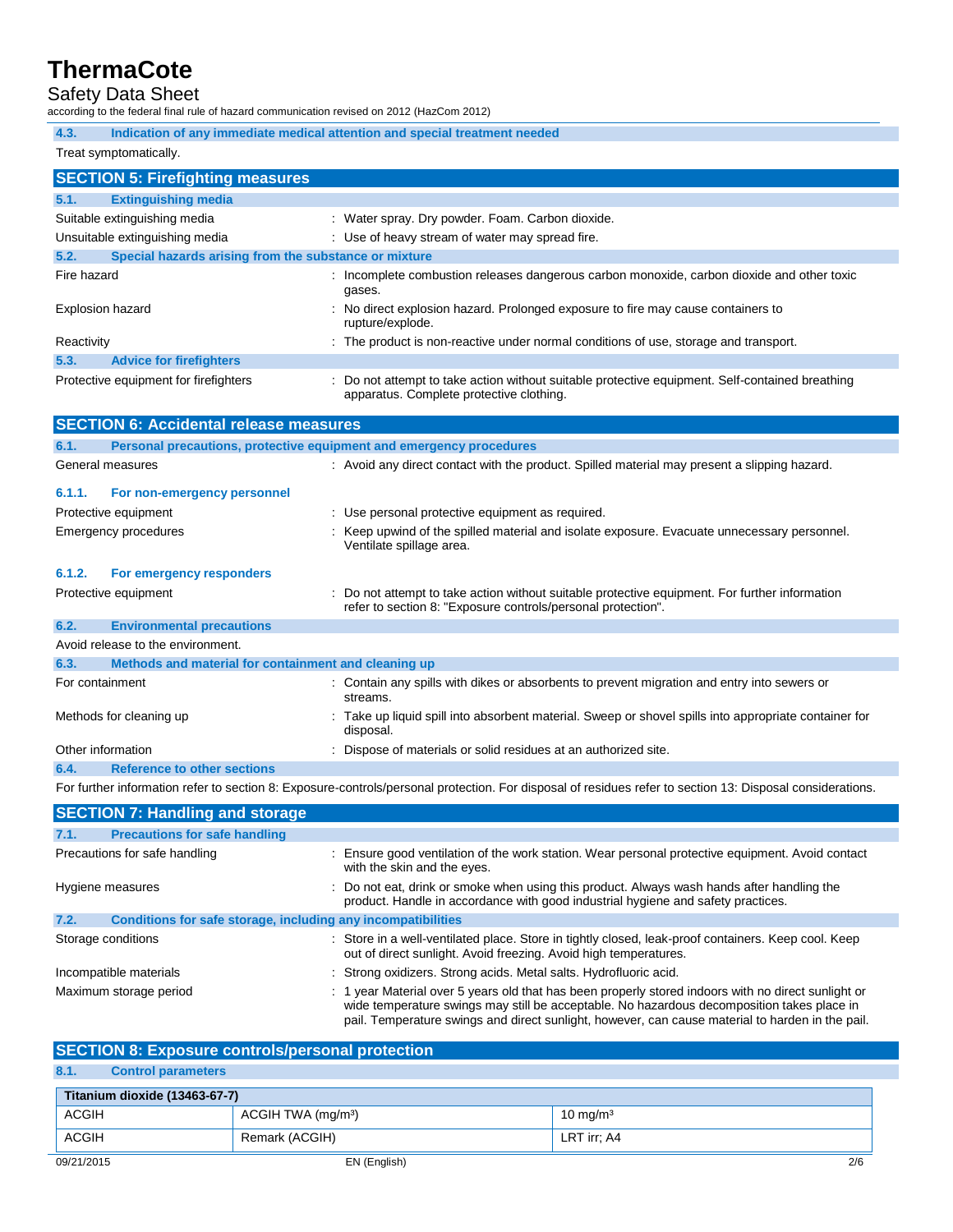## Safety Data Sheet

according to the federal final rule of hazard communication revised on 2012 (HazCom 2012)

| Titanium dioxide (13463-67-7)    |                                     |                                                                              |                                                                                                                                                                                                                                                                                        |  |
|----------------------------------|-------------------------------------|------------------------------------------------------------------------------|----------------------------------------------------------------------------------------------------------------------------------------------------------------------------------------------------------------------------------------------------------------------------------------|--|
| <b>OSHA</b>                      | OSHA PEL (TWA) (mg/m <sup>3</sup> ) |                                                                              | $15 \text{ mg/m}^3$                                                                                                                                                                                                                                                                    |  |
| 8.2.<br><b>Exposure controls</b> |                                     |                                                                              |                                                                                                                                                                                                                                                                                        |  |
| Appropriate engineering controls |                                     | should be available in the immediate vicinity of any potential exposure.     | : Ensure good ventilation of the work station. Emergency eye wash fountains and safety showers                                                                                                                                                                                         |  |
| Personal protective equipment    |                                     | : Wear protective gloves. Safety glasses. Wear suitable protective clothing. |                                                                                                                                                                                                                                                                                        |  |
|                                  |                                     |                                                                              |                                                                                                                                                                                                                                                                                        |  |
| Hand protection                  |                                     | : Protective gloves.                                                         |                                                                                                                                                                                                                                                                                        |  |
| Eye protection                   |                                     |                                                                              | : Safety glasses. Use splash goggles when eye contact due to splashing is possible.                                                                                                                                                                                                    |  |
| Skin and body protection         |                                     | : Wear suitable protective clothing.                                         |                                                                                                                                                                                                                                                                                        |  |
| Respiratory protection           |                                     | limits.                                                                      | : Not required for normal conditions of use. In case of insufficient ventilation, wear suitable<br>respiratory equipment. An approved organic vapor respirator/supplied air or self-contained<br>breathing apparatus must be used when vapor concentration exceeds applicable exposure |  |
| Environmental exposure controls  |                                     | : Avoid release to the environment.                                          |                                                                                                                                                                                                                                                                                        |  |

| <b>SECTION 9: Physical and chemical properties</b>            |                                         |  |  |
|---------------------------------------------------------------|-----------------------------------------|--|--|
| Information on basic physical and chemical properties<br>9.1. |                                         |  |  |
| Physical state                                                | : Liquid                                |  |  |
| Appearance                                                    | : Viscous.                              |  |  |
| Color                                                         | <b>Bright white</b>                     |  |  |
| Odor                                                          | : ammonia odor                          |  |  |
| Odor threshold                                                | : No data available                     |  |  |
| pH                                                            | $: 8.45 - 9.5$                          |  |  |
| Melting point                                                 | : No data available                     |  |  |
| Freezing point                                                | : No data available                     |  |  |
| Boiling point                                                 | : 212 °F                                |  |  |
| Flash point                                                   | : Non-combustible liquids               |  |  |
| Relative evaporation rate (butyl acetate=1)                   | : < 1                                   |  |  |
| Flammability (solid, gas)                                     | : No data available                     |  |  |
| <b>Explosive limits</b>                                       | : No data available                     |  |  |
| <b>Explosive properties</b>                                   | : No data available                     |  |  |
| Oxidizing properties                                          | : No data available                     |  |  |
| Vapor pressure                                                | : 20 mm Hg @ 25°C                       |  |  |
| Relative density                                              | : No data available                     |  |  |
| Relative vapor density at 20 °C                               | : < 1                                   |  |  |
| Density                                                       | : 0.622                                 |  |  |
| Solubility                                                    | : Water: Soluble                        |  |  |
| Log Pow                                                       | : No data available                     |  |  |
| Auto-ignition temperature                                     | : No data available                     |  |  |
| Decomposition temperature                                     | No data available                       |  |  |
| Viscosity                                                     | $: 3500 - 7000$ cP                      |  |  |
| Viscosity, kinematic                                          | : No data available                     |  |  |
| Viscosity, dynamic                                            | : No data available                     |  |  |
| 9.2.<br><b>Other information</b>                              |                                         |  |  |
| VOC content                                                   | : 5.3 g/l Total Volatile Matter: 45.26% |  |  |

### **SECTION 10: Stability and reactivity**

#### **10.1. Reactivity**

The product is non-reactive under normal conditions of use, storage and transport.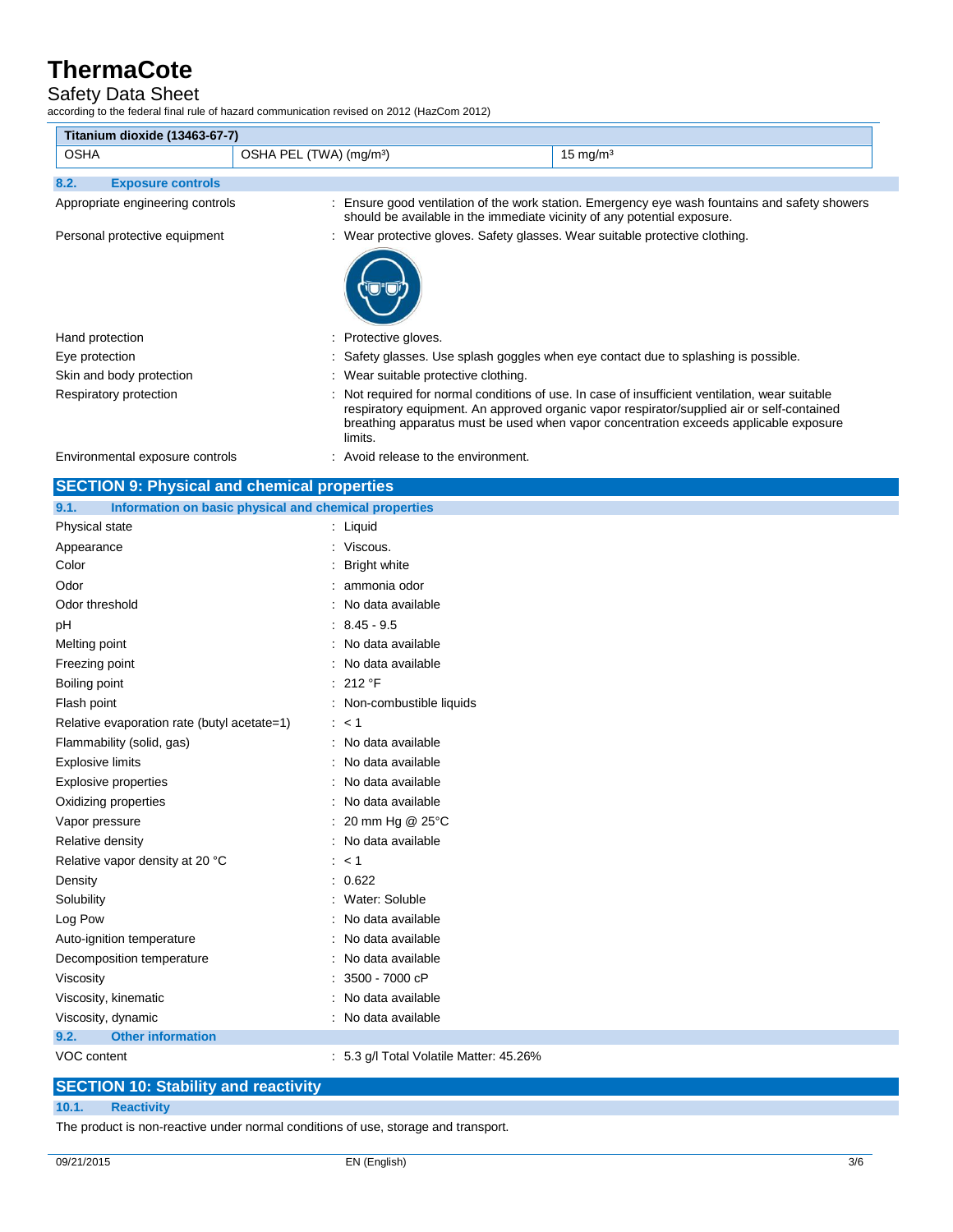## Safety Data Sheet

according to the federal final rule of hazard communication revised on 2012 (HazCom 2012)

### **10.2. Chemical stability**

|  | Stable under normal conditions. Hazardous polymerization will not occur. |
|--|--------------------------------------------------------------------------|
|--|--------------------------------------------------------------------------|

## **10.3. Possibility of hazardous reactions**

No dangerous reactions known under normal conditions of use.

#### **10.4. Conditions to avoid**

None under recommended storage and handling conditions (see section 7). Excessive heat.

### **10.5. Incompatible materials**

Metallic salts. Hydrofluoric acid. Strong oxidizing agents. Strong acids.

**10.6. Hazardous decomposition products**

Under normal conditions of storage and use, hazardous decomposition products should not be produced. On incomplete combustion releases: Carbon oxides (CO, CO2). Hydrocarbons. May react with hydrofluoric acid to form a toxic gas.

| <b>SECTION 11: Toxicological information</b>          |                                                  |                                                                                                                                                                                                                                                                                                                                                                                                    |  |  |  |
|-------------------------------------------------------|--------------------------------------------------|----------------------------------------------------------------------------------------------------------------------------------------------------------------------------------------------------------------------------------------------------------------------------------------------------------------------------------------------------------------------------------------------------|--|--|--|
| 11.1.                                                 | Information on toxicological effects             |                                                                                                                                                                                                                                                                                                                                                                                                    |  |  |  |
| Likely routes of exposure                             |                                                  | : Skin and eye contact; Ingestion; Inhalation                                                                                                                                                                                                                                                                                                                                                      |  |  |  |
| Acute toxicity                                        |                                                  | : Not classified                                                                                                                                                                                                                                                                                                                                                                                   |  |  |  |
|                                                       |                                                  | (Based on available data, the classification criteria are not met)                                                                                                                                                                                                                                                                                                                                 |  |  |  |
|                                                       | Titanium dioxide (13463-67-7)                    |                                                                                                                                                                                                                                                                                                                                                                                                    |  |  |  |
|                                                       | LD50 dermal rat                                  | > 10000 mg/kg                                                                                                                                                                                                                                                                                                                                                                                      |  |  |  |
|                                                       | Skin corrosion/irritation                        | : Not classified                                                                                                                                                                                                                                                                                                                                                                                   |  |  |  |
|                                                       |                                                  | (Based on available data, the classification criteria are not met)                                                                                                                                                                                                                                                                                                                                 |  |  |  |
|                                                       |                                                  | pH: 8.45 - 9.5                                                                                                                                                                                                                                                                                                                                                                                     |  |  |  |
|                                                       | Serious eye damage/irritation                    | : Not classified                                                                                                                                                                                                                                                                                                                                                                                   |  |  |  |
|                                                       |                                                  | (Based on available data, the classification criteria are not met)                                                                                                                                                                                                                                                                                                                                 |  |  |  |
|                                                       |                                                  | pH: 8.45 - 9.5                                                                                                                                                                                                                                                                                                                                                                                     |  |  |  |
|                                                       | Respiratory or skin sensitization                | Not classified                                                                                                                                                                                                                                                                                                                                                                                     |  |  |  |
|                                                       |                                                  | (Based on available data, the classification criteria are not met)                                                                                                                                                                                                                                                                                                                                 |  |  |  |
|                                                       | Germ cell mutagenicity                           | Not classified                                                                                                                                                                                                                                                                                                                                                                                     |  |  |  |
|                                                       |                                                  | (Based on available data, the classification criteria are not met)                                                                                                                                                                                                                                                                                                                                 |  |  |  |
|                                                       | Carcinogenicity                                  | Not classified                                                                                                                                                                                                                                                                                                                                                                                     |  |  |  |
|                                                       |                                                  | (Based on available data, the classification criteria are not met. Titanium dioxide is in a form<br>that is not available for respiration.)                                                                                                                                                                                                                                                        |  |  |  |
|                                                       | <b>ThermaCote</b>                                |                                                                                                                                                                                                                                                                                                                                                                                                    |  |  |  |
|                                                       | Additional information                           | This product contains less than 1% by weight Titanium dioxide. Studies of rats that inhaled<br>titanium dioxide; there was sufficient evidence that titanium dioxide is carcinogenic in<br>experimental animals. There is inadequate evidence in humans for the carcinogenicity of<br>Titanium dioxide. Titanium dioxide is classified as "Group 2B (possibly carcinogenic to<br>humans)" by IARC. |  |  |  |
|                                                       | Titanium dioxide (13463-67-7)                    |                                                                                                                                                                                                                                                                                                                                                                                                    |  |  |  |
|                                                       | IARC group                                       | 2B - Possibly carcinogenic to humans                                                                                                                                                                                                                                                                                                                                                               |  |  |  |
|                                                       | In OSHA Hazard Communication<br>Carcinogen list  | Yes                                                                                                                                                                                                                                                                                                                                                                                                |  |  |  |
|                                                       | Reproductive toxicity                            | : Not classified                                                                                                                                                                                                                                                                                                                                                                                   |  |  |  |
|                                                       |                                                  | (Based on available data, the classification criteria are not met)                                                                                                                                                                                                                                                                                                                                 |  |  |  |
|                                                       | Specific target organ toxicity (single exposure) | : Not classified                                                                                                                                                                                                                                                                                                                                                                                   |  |  |  |
|                                                       |                                                  | (Based on available data, the classification criteria are not met)                                                                                                                                                                                                                                                                                                                                 |  |  |  |
| Specific target organ toxicity (repeated<br>exposure) |                                                  | Not classified                                                                                                                                                                                                                                                                                                                                                                                     |  |  |  |
|                                                       |                                                  | (Based on available data, the classification criteria are not met)                                                                                                                                                                                                                                                                                                                                 |  |  |  |
| Aspiration hazard                                     |                                                  | Not classified                                                                                                                                                                                                                                                                                                                                                                                     |  |  |  |
|                                                       |                                                  | (Based on available data, the classification criteria are not met)                                                                                                                                                                                                                                                                                                                                 |  |  |  |
| Symptoms/injuries after inhalation                    |                                                  | : May cause respiratory irritation.                                                                                                                                                                                                                                                                                                                                                                |  |  |  |
| Symptoms/injuries after skin contact                  |                                                  | May cause slight irritation to the skin.                                                                                                                                                                                                                                                                                                                                                           |  |  |  |
|                                                       | Symptoms/injuries after eye contact              | Contact may cause eye irritation.                                                                                                                                                                                                                                                                                                                                                                  |  |  |  |
|                                                       | Symptoms/injuries after ingestion                | Ingestion of large amounts may produce some discomfort and gastrointestinal disturbances<br>including a laxative action.                                                                                                                                                                                                                                                                           |  |  |  |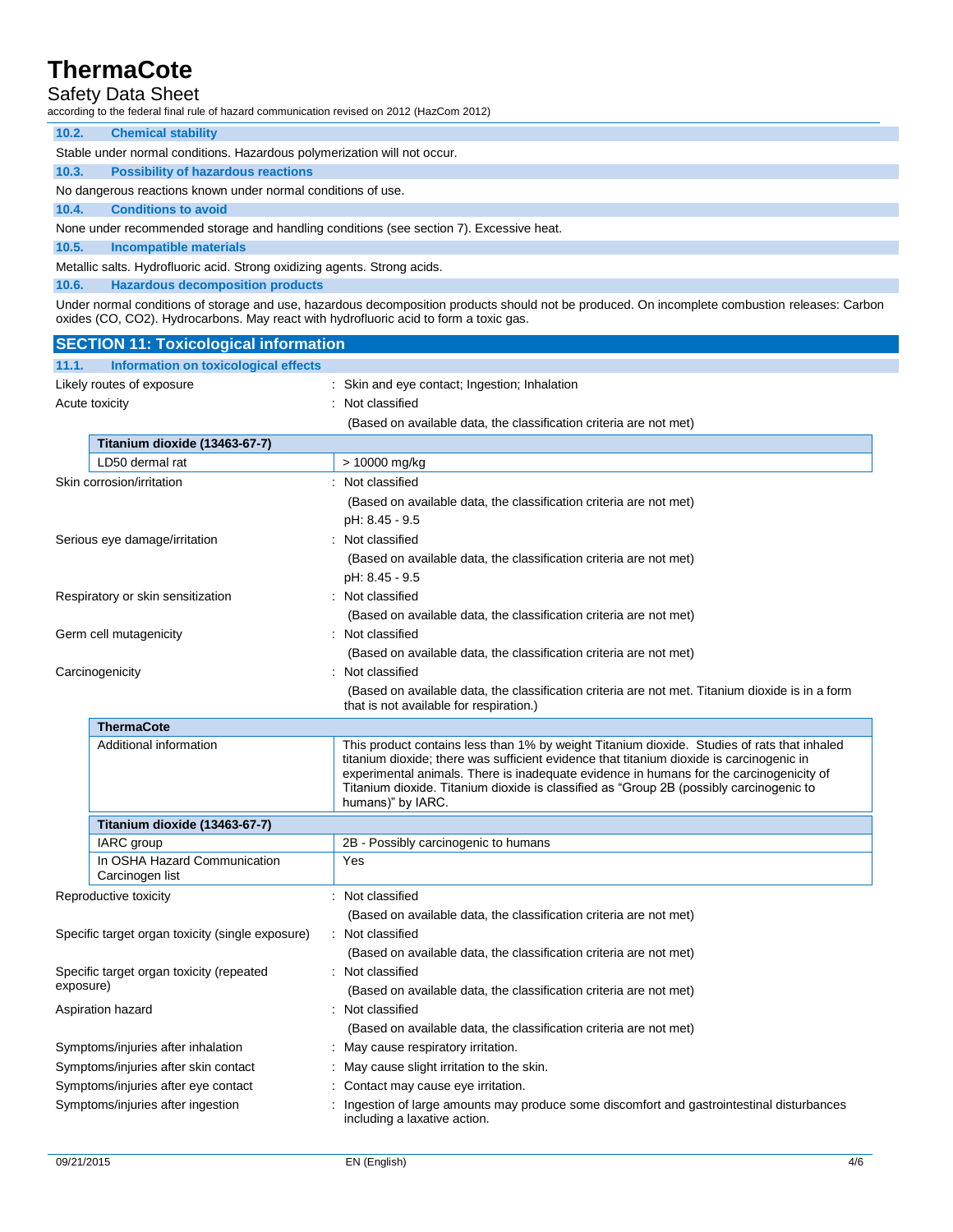## Safety Data Sheet

according to the federal final rule of hazard communication revised on 2012 (HazCom 2012)

|                                            | <b>SECTION 12: Ecological information</b> |                                                                                              |  |
|--------------------------------------------|-------------------------------------------|----------------------------------------------------------------------------------------------|--|
| 12.1.                                      | <b>Toxicity</b>                           |                                                                                              |  |
|                                            | Ecology - general                         | : This material has not been tested for environmental effects.                               |  |
| 12.2.                                      | <b>Persistence and degradability</b>      |                                                                                              |  |
|                                            | No additional information available       |                                                                                              |  |
| 12.3.                                      | <b>Bioaccumulative potential</b>          |                                                                                              |  |
|                                            | No additional information available       |                                                                                              |  |
| 12.4.                                      | <b>Mobility in soil</b>                   |                                                                                              |  |
|                                            | No additional information available       |                                                                                              |  |
| 12.5.                                      | Other adverse effects                     |                                                                                              |  |
|                                            | Effect on the global warming              | : No additional information available                                                        |  |
| <b>SECTION 13: Disposal considerations</b> |                                           |                                                                                              |  |
| 13.1.                                      | <b>Waste treatment methods</b>            |                                                                                              |  |
|                                            | Waste treatment methods                   | : Non-hazardous waste. Dispose of contents/container in accordance with licensed collector's |  |

accordance with local regulation.

sorting instructions. Empty containers should be taken for recycling, recovery or waste in

### **SECTION 14: Transport information**

|  | <b>Department of Transportation (DOT)</b> |  |
|--|-------------------------------------------|--|
|  |                                           |  |

In accordance with DOT

Not regulated for transport

#### **TDG**

Not regulated for transport

#### **Transport by sea**

Not regulated for transport

#### **IATA (Air transport)**

Not regulated for transport

| <b>SECTION 15: Regulatory information</b>                                                                                             |                                                                                             |  |
|---------------------------------------------------------------------------------------------------------------------------------------|---------------------------------------------------------------------------------------------|--|
| <b>15.1. US Federal regulations</b>                                                                                                   |                                                                                             |  |
|                                                                                                                                       |                                                                                             |  |
| Titanium dioxide (13463-67-7)                                                                                                         |                                                                                             |  |
| Listed on the United States TSCA (Toxic Substances Control Act) inventory                                                             |                                                                                             |  |
| 15.2. International regulations                                                                                                       |                                                                                             |  |
| <b>CANADA</b>                                                                                                                         |                                                                                             |  |
| Titanium dioxide (13463-67-7)                                                                                                         |                                                                                             |  |
| Listed on the Canadian DSL (Domestic Substances List)                                                                                 |                                                                                             |  |
| <b>WHMIS Classification</b>                                                                                                           | Class D Division 2 Subdivision A - Very toxic material causing other toxic effects          |  |
| <b>EU-Regulations</b>                                                                                                                 |                                                                                             |  |
| No additional information available                                                                                                   |                                                                                             |  |
| <b>National regulations</b>                                                                                                           |                                                                                             |  |
| Titanium dioxide (13463-67-7)                                                                                                         |                                                                                             |  |
| Listed on the AICS (Australian Inventory of Chemical Substances)                                                                      |                                                                                             |  |
| Listed on IECSC (Inventory of Existing Chemical Substances Produced or Imported in China)                                             |                                                                                             |  |
| Listed on the Japanese ENCS (Existing & New Chemical Substances) inventory<br>Listed on the Korean ECL (Existing Chemicals List)      |                                                                                             |  |
| Listed on NZIoC (New Zealand Inventory of Chemicals)                                                                                  |                                                                                             |  |
| Listed on PICCS (Philippines Inventory of Chemicals and Chemical Substances)                                                          |                                                                                             |  |
| Listed on INSQ (Mexican national Inventory of Chemical Substances)                                                                    |                                                                                             |  |
| Listed on CICR (Turkish Inventory and Control of Chemicals)                                                                           |                                                                                             |  |
| <b>15.3. US State regulations</b>                                                                                                     |                                                                                             |  |
| <b>ThermaCote</b>                                                                                                                     |                                                                                             |  |
| $U.S. - California - Proposition 65 - Other$                                                                                          | Titanium dioxide (airborne, unbound particles of respirable size) is listed on California's |  |
| Proposition 65. However, the listing does not cover titanium dioxide when it remains bound<br>information<br>within a product matrix. |                                                                                             |  |